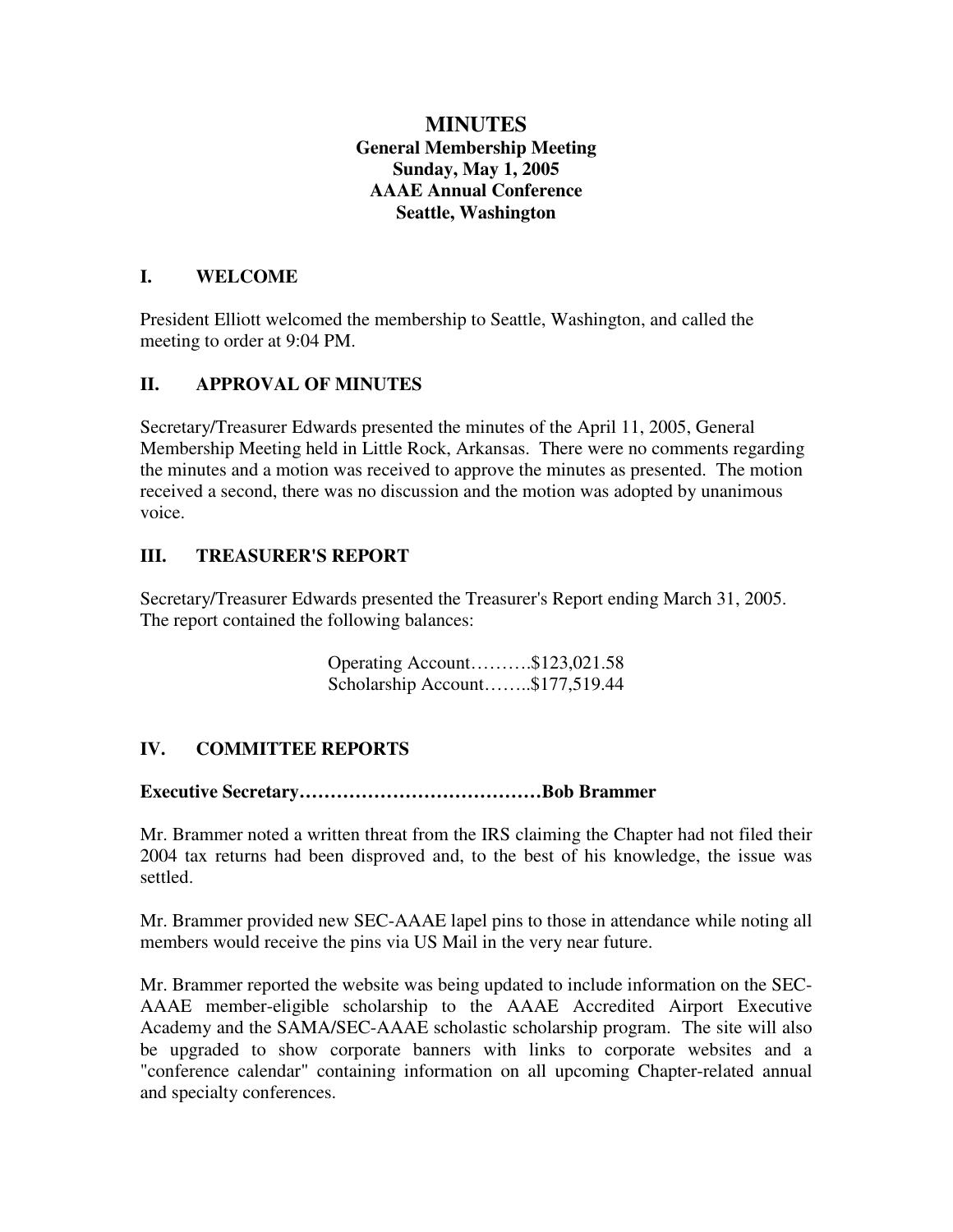**MINUTES** General Membership Meeting Page 2

## **2005 NAC Representatives…………………………Bill Marrison**

# **Parker McClellan Scott Brockman**

Mr. McClellan announced the conference would be held in Tampa, Florida, and precise dates and hotel location may be announced in the near future. Members will be contacted for their support.

#### **2005 SEC-AAAE Finance & Administration Conference………………………..Chris Browne, Co-Chairman Diana Lewis, Co-Chairman**

Ms. Lewis was not in attendance. Mr. Browne announced the accounting process for the 2005 Finance and Administration Conference had not been completed as of this date. President Elliott offered his sincere appreciation to Mr. Chris Browne and Ms. Diana Lewis for their considerable work that contributed greatly to a successful event.

#### **2006 SEC-AAAE Finance & Administration Conference………………………..Diana Lewis, Madam Chairman Mike Landguth, Vice Chairman**

Ms. Lewis and Mr. Landguth were not in attendance. President Elliott reported that planning for the 2006 Finance and Administration Conference was underway and the Jacksonville International Airport was prepared to assist with sponsorships. He added that AAAE was in search of an appropriate hotel to host the event and dates for the first week of March were under consideration.

## **2005 SEC-AAAE Annual Conference…………….Tim Doll, Chairman**

Mr. Doll reported 232 individuals registered for the conference. Overall, the conference was outstanding, well coordinated, well attended and financially successful.

#### **2006 SEC-AAAE Annual Conference…………….Tommy Bibb, Chairman**

Mr. Bibb was not in attendance. Former SAMA/SEC-AAAE President Monty Burgess reported planning for the 2006 Annual Conference was progressing and the conference was slated for May 21-23, 2006, at the Lowes Vanderbuilt Plaza.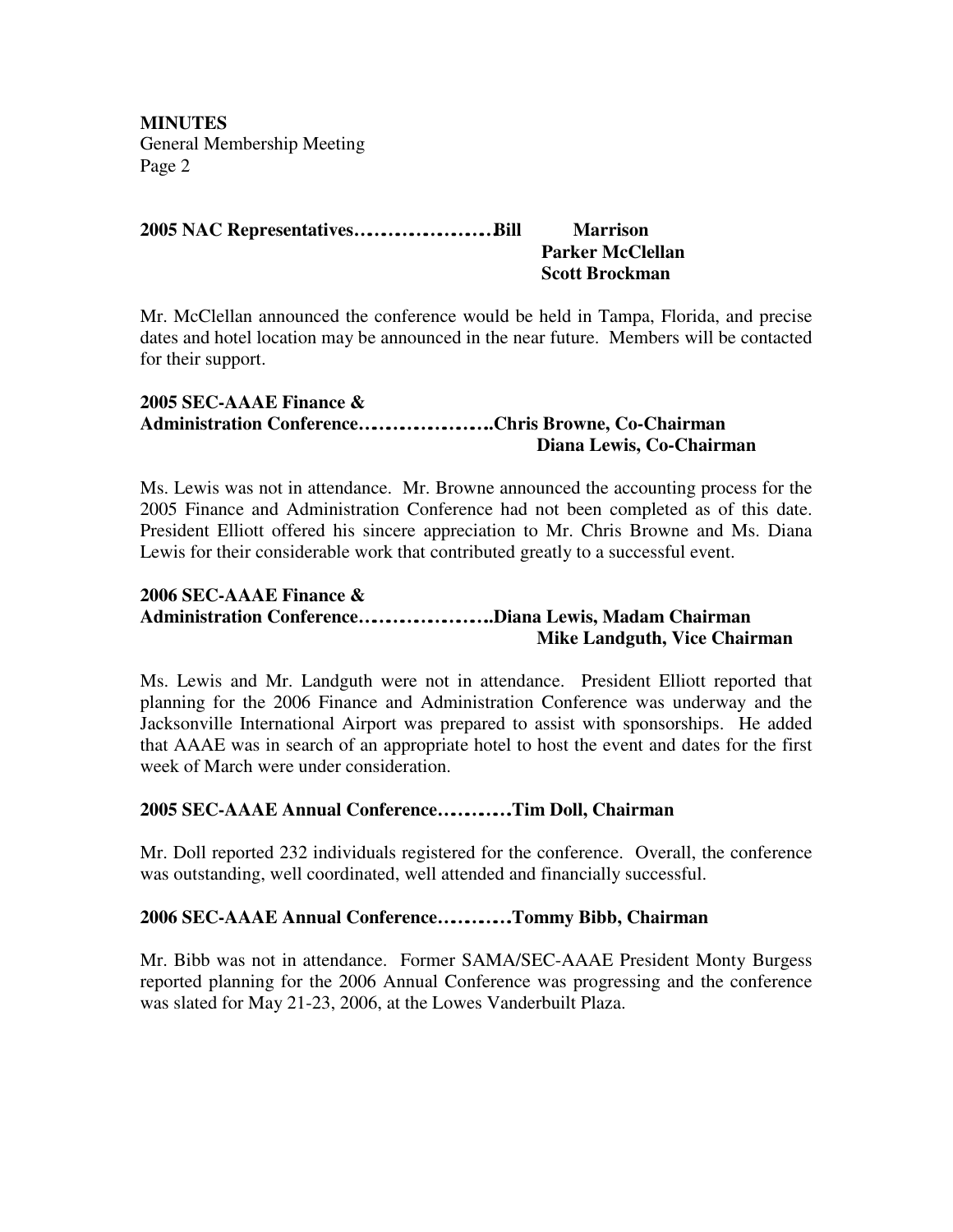**MINUTES** General Membership Meeting Page 3

#### **2007 SEC-AAAE Annual Conference……………Chuck Henderson, Chairman**

Mr. Henderson was not in attendance. President Elliott reported that the conference committee is currently looking at a timeframe around the end of April or first of May 2007 to book the hotel and hotel rates are currently being negotiated.

#### **2008 SEC-AAAE Annual Conference…………… Lew Bleiweis, Chairman**

Mr. Bleiweis reported the Conference is slated for April 13-15, 2008 at the Marriott Downtown Louisville at a room rate of \$145-\$175.

#### **Professional Education Committee………………Ken Spirito, Chairman**

Mr. Spirito was not in attendance. President Elliott reported three Executive Candidates were sitting for their oral exams during this conference.

## **Scholarship Committee…………………………..Ken Spirito, Co-Chairman Lew Bleiweis, Co-Chairman**

Mr. Bleiweis reported the Scholarship Committee would be seeking additional ways to promote the scholarship programs supported by the Chapter. He added that four \$1,500 scholarships would be awarded shortly.

#### **Corporate Liaison Committee…………………...Heather Chaney, Co-Chairman Jim Bennett, Co-Chairman**

Ms. Chaney and Mr. Bennett were not in attendance. Mr. Brammer noted that President Elliott had been the recipient of the 2005 Corporate Award of Excellent.

#### **Nominations Committee………………………….Parker McClellan, Chairman**

Mr. Elliott reviewed the names of the new officers and directors and informed the membership that those interested in service to the Chapter as directors should contact him during the course of Mr. Doll's term of office as President of the Association.

#### **V. OLD BUSINESS**

Mr. Edwards noted a \$50,000 donation to the AAAE Greg Isbill Foundation would take place during the course of this conference. Mr. Elliott provided an overview of the scholarship programs and their success.